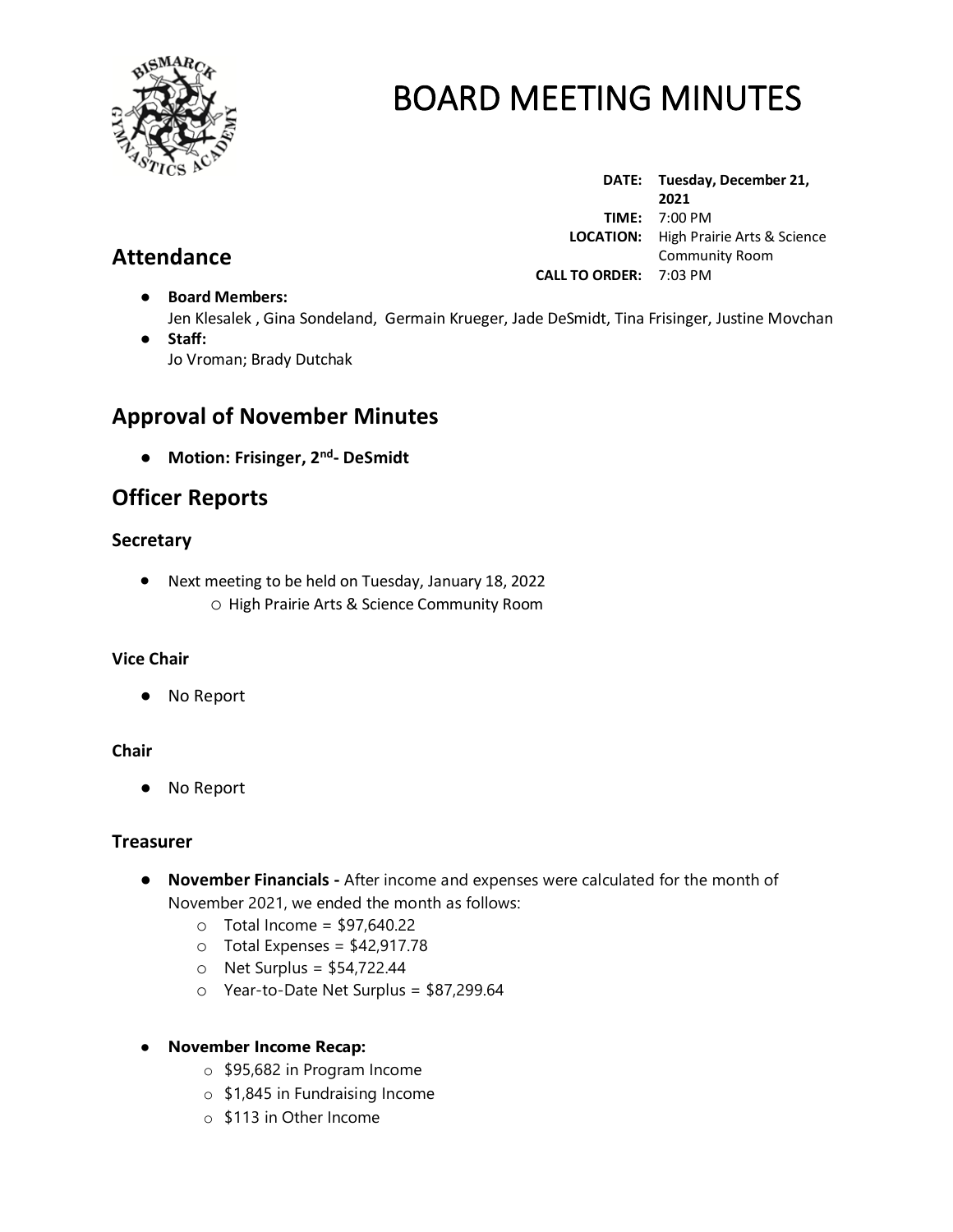

### ● **November Expenses Recap:**

- o Wages & Payroll Taxes \$25,770
- o Program Expenses- \$13,046 (includes comp uniforms & meet fees to be reimbursed)
- o Credit Card & Professional Fees- \$3,416
- o Office Expenses- \$699
- o Other Expenses- (\$13)

## o **Motion: Movchan, 2nd - Frisinger**

## ● **Employee Retention Credit-Padgett**

- o ERTC is a credit that is paid through payroll taxes with eligibility through government mandates
- o Eligible wages up to \$10,000 for each employee in 2020 with 50% of these wages equaling the credit.
- o BGA is non-profit so we should be eligible with our wages
- $\circ$  Amount varies depending on eligible employees, eligible quarters, and PPP Loans.
- $\circ$  Based on preliminaries, BGA would receive at least \$75,000 for this credit

# **Based on this information provided by Padgett, A Motion was made to have a proposal prepared for the Employee Retention Credit Motion- DeSmidt, 2<sup>nd</sup>-Frisinger**

## **Business/Program Reports**

### *Competitive Program Report*

· Competition leotards were delivered and distributed to athletes on December 1. There were some sizing issues associated with the Size 10 leotards that were delivered. A new order for Size 12s was placed on December 8 with the intention of swapping out sizes for some of the athletes.

· Starting on Monday, November 15, USAG practice times were adjusted to accommodate the High School teams practices. The following schedule has been implemented:

o Level 6+: Monday-Thursday 3:45-6:15pm – 13 athletes (access to two events Monday, Tuesday, Thursday / access to one event Wednesday)

o Level 3-5: Monday-Thursday 5:45-8:15pm – 25 athletes (access to three events Monday-Thursday)

o Pre-Comp: Tuesday/Thursday 6:15-7:45pm – 14 athletes (access to two events Tuesday/Thursday)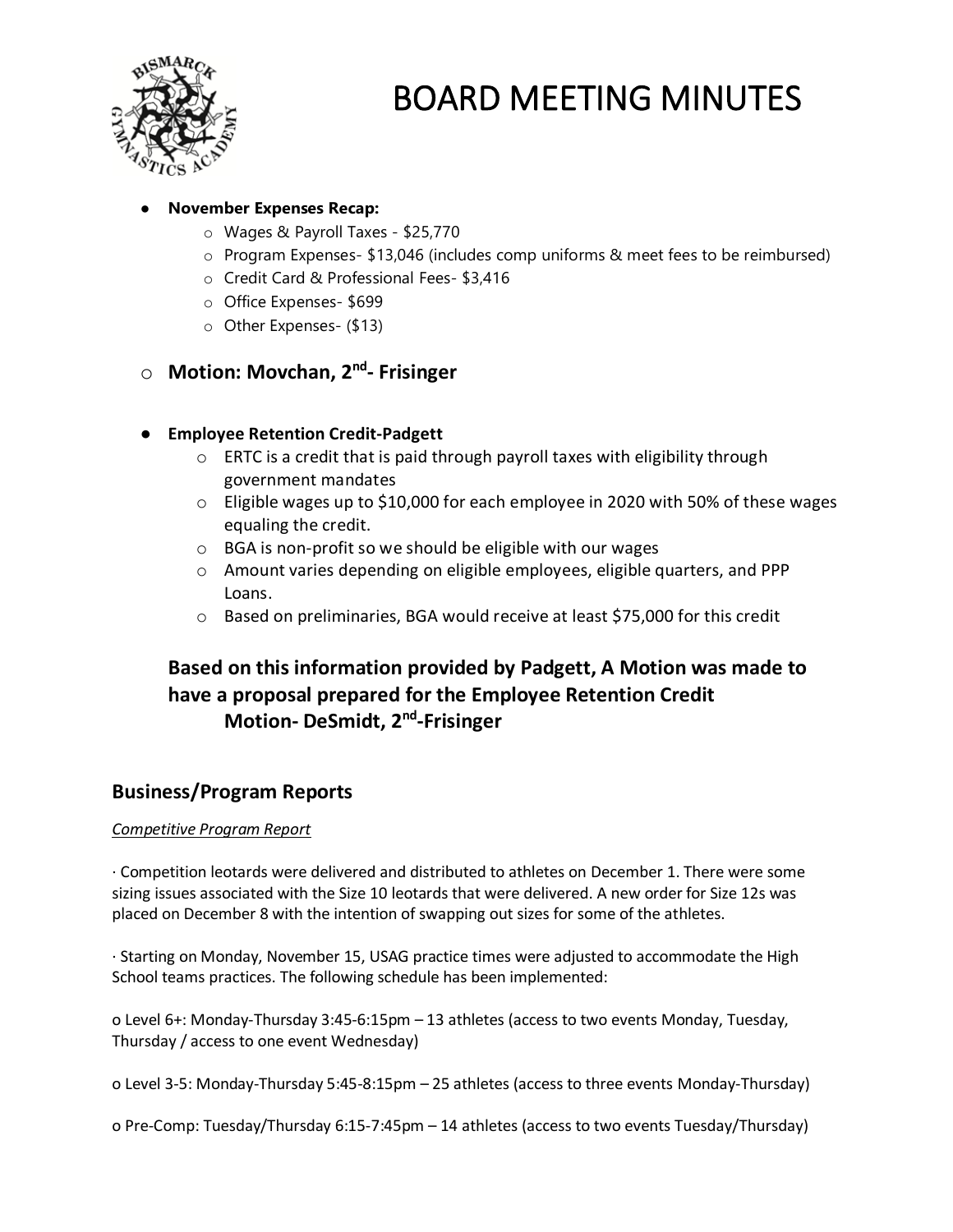

o This schedule will be followed throughout the High School Gymnastics season which ends February 25, 2022.

· The Level 3-9 gymnasts competed at their first meet of the 2021-2022 season on December 11-12 in Fargo, ND. The girls performed well and have come back to practice ready to build and to make corrections.

· Registration for our Ziegler meet has now closed and scheduling for the competition has been started.

#### **Optional Levels:**

The Optional level gymnasts have continued with their accountability binders. At the Crystal Classic in Fargo, we had 3 Level 6s, 2 Level 7s, 3 Level 8s, and 2 Level 9s compete. Our next meet will be the Julie Ziegler Memorial on January 15-16.

#### **Compulsory Levels:**

As the girls wrapped up the month of November, they were in full swing of pressure routines, new skill building, and perfecting their presentation. For each level our goal is to get them doing skills at least one to two levels above what they compete in order to ensure easy mobility throughout USAG. The level threes have started working on (and achieving) kips, round off back handspring back tucks, as well as cartwheels and back walkovers on the high beam. The level fours are working on fly-aways and clear hips on bars, back walkovers and handsprings on beam, as well as back tucks and standing aerials on floor. The fives are progressing towards back handsprings on beam and upgraded dismounts, level six tumbling passes, and continuing with cast handstands and layout flyaways on bars. The girls are continuing meet prep into December in hopes of mobility to the level above before Ziegler.

### *Recreational Program Report*

#### **High School:**

High School athletes finished up the first of their 5-week sessions and rolled into their "part 2" session on October 11. Registration was again held on October 5-7. Parents were welcome to sign their athletes up for each class individually.

Their scheduled offerings through November 13 are as follows:

3:45-6:15 Monday (20 athletes) 6:30-8:30 Monday (7 athletes) 3:45-6:15 Tuesday (17 athletes) 3:45-6:15 Wednesday (17 athletes) 3:45-6:15 Thursday (14 athletes) 10:00-12:00 Saturday (5 athletes)

During High School Gymnastics season, the High School schedule will be as follows: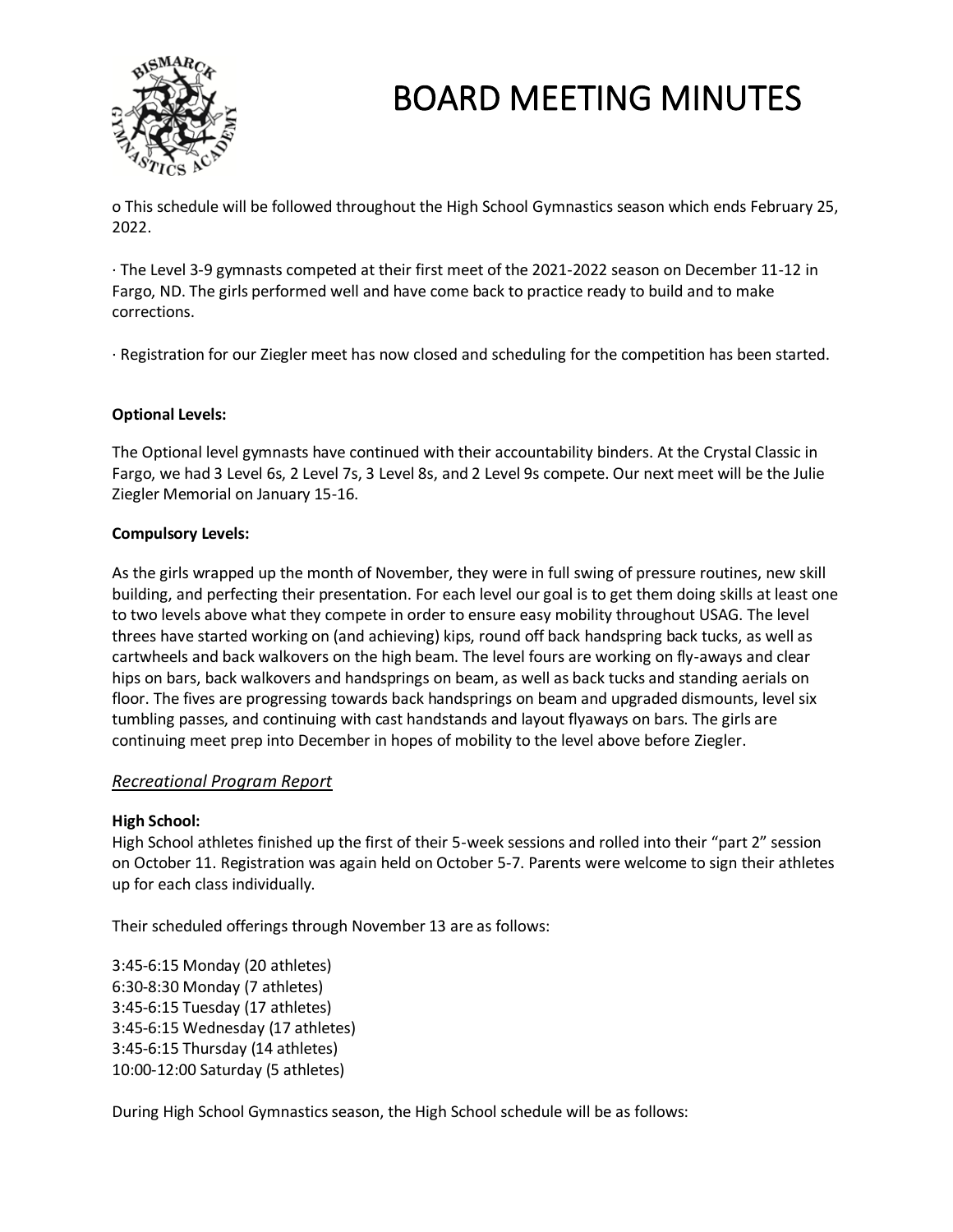

Monday/Tuesday/Thursday 4:15-6:45 – 33 athletes (access to two events + conditioning rotation / three events)

Wednesday 3:45-6:15 – 33 athletes (access to three events)

We received a shipment with 3 sets of space savers with pads on October 12. We still haven't been provided with firm dates for the single rail and mat system, however the last communication with Gym Supply on October 7 indicated that ship dates are expected to be around November 11.

### **Recreation:**

- We initiated the "Rookie" class this session. Early feedback from coaches has been positive.
- The pre-requisite implemented during registration was a step in the right direction. Families were no longer able to enroll their child in a class they had not passed into. Rather, it showed up as a "request" to join the class. Office staff was able to manually check all requests for proper placement. Requesting to join a class did not charge the credit card. This helped reduce refunds/adjustments for incorrect enrollment which was common in previous sessions.
- Registration opened at 9am on 11/16 with the classes below offered:
- Parent-Tot: 11 classes. 61/66 enrollments
- Tumbling Tot: 17 classes. 100/102 enrollments
- Rookie: 6 classes. 48/48 enrollments
- Hot Shots: 3 classes. 19/24 enrollments
- Beginner Girls: 14 classes. 110/112 enrollments
- Intermediate Girls: 9 classes. 73/73 enrollments
- Advanced Girls: 3 classes. 23/24 enrollments
- Beginner Tumbling: 12 classes. 80/96 enrollments
- Intermediate Tumbling: 4 classes. 19/32 enrollments
- Advanced Tumbling: 1 class. 6/8 enrollments
- Total rec classes offered: 80
- Total rec enrollments: 539/584 or 92% full
- We are also offering 1 homeschool open gym, 1 regular open gym, 1 HIT open gym, 2 birthday parties/week, and 4 daycares this session.

### **Show Team:**

The month of November has brought an established show team and full practices. The kids have been meeting on Friday's and our new team members are learning how to run and tumble with partners for the first time (for some of them). They are working towards upgraded skills and in the month of November the majority of the Gold Gems team now have back handsprings. Our continued goal is to get them to have a high skill set on both teams so that our regular shows can be back to the challenging level it was two years ago before COVID. The kids will continue to upgrade and start learning their show in December.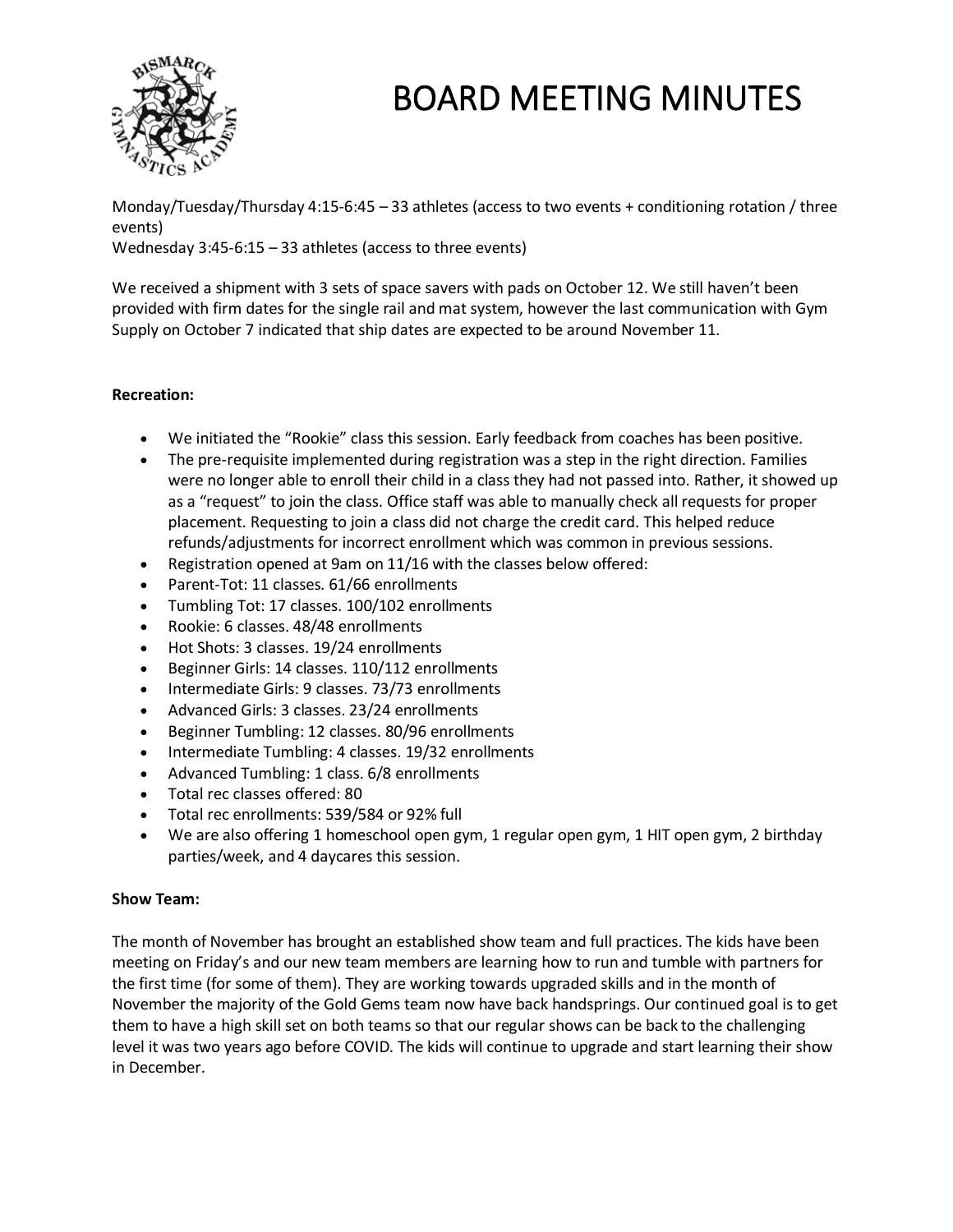

# **Office:**

Staffing: BGA continues to recruit recreational coaching staff. We have hired 6 new coaches in the past 2 months 2 of which are over 21 and are able to assist with supervisory roles in the gym.

We will hold an all-staff holiday party on the 29th of December as part of our staff appreciation/ retention program.

**Covid- 19**: The gym remains open at a level 6 welcoming pre- school/ day care classes, Hit open gym, homeschool classes. All guidelines and phases continue to follow Dept. of Health recommendations.

**Safety Champion**: The competitive families have signed all necessary consent forms and BGA remains in compliance with new SafeSport guidelines. Jo is continuing to review USAG requirements and implement new SafeSport requirements into the planning of this year's Ziegler meet.

**Annual Meeting**: The Annual meeting was held at the gym on Sunday the 21st of November. Germain Krueger and Justine Movchan were voted to remain on the Board of Directors for another term. There was a membership presence, and many members chose to vote by proxy.

**Social Media**: The office staff have divided the monitoring of each social media account to ensure they are accurate and up to date. This increases our exposure to our membership and the public.

### **Fundraising/ Business and Community:**

**Pro-Shop:** The pro-shop has reopened for in person vending of leos, drinks, snacks, and BGA car/ water bottle stickers. The year round online pro-shop is live and available to membership. This has been promoted through Facebook, Instagram, Twitter, our website, and email.

**Throwback**: Fundraising options are being offered until supplies are depleted.

**Fundraising University/Gourmet Popcorn**: We have partnered with Fundraising University for a Gourmet Popcorn product-based fundraiser During this session. Packets were distributed to families the week of November 29th and are due to the office on Thursday the 16th of December. Jo and Chad, our Fundraising University Rep. will count orders and have the order submitted the week of December 20th. Jo will have a summary prepared to present at the January Board Meeting.

**Giving Tree:** The Giving Tree was set up the week of November 29th and will remain in the Lobby until after New Year's Day. It has been promoted through email, our website, and social media.

**Grants:** We have submitted our application for the Bismarck-Mandan Convention and visitors Bureau Partner Event Grant Program to supplement this year's Ziegler meet. The deadline is December 31st. We will know shortly before the meet if we will be awarded the grant.